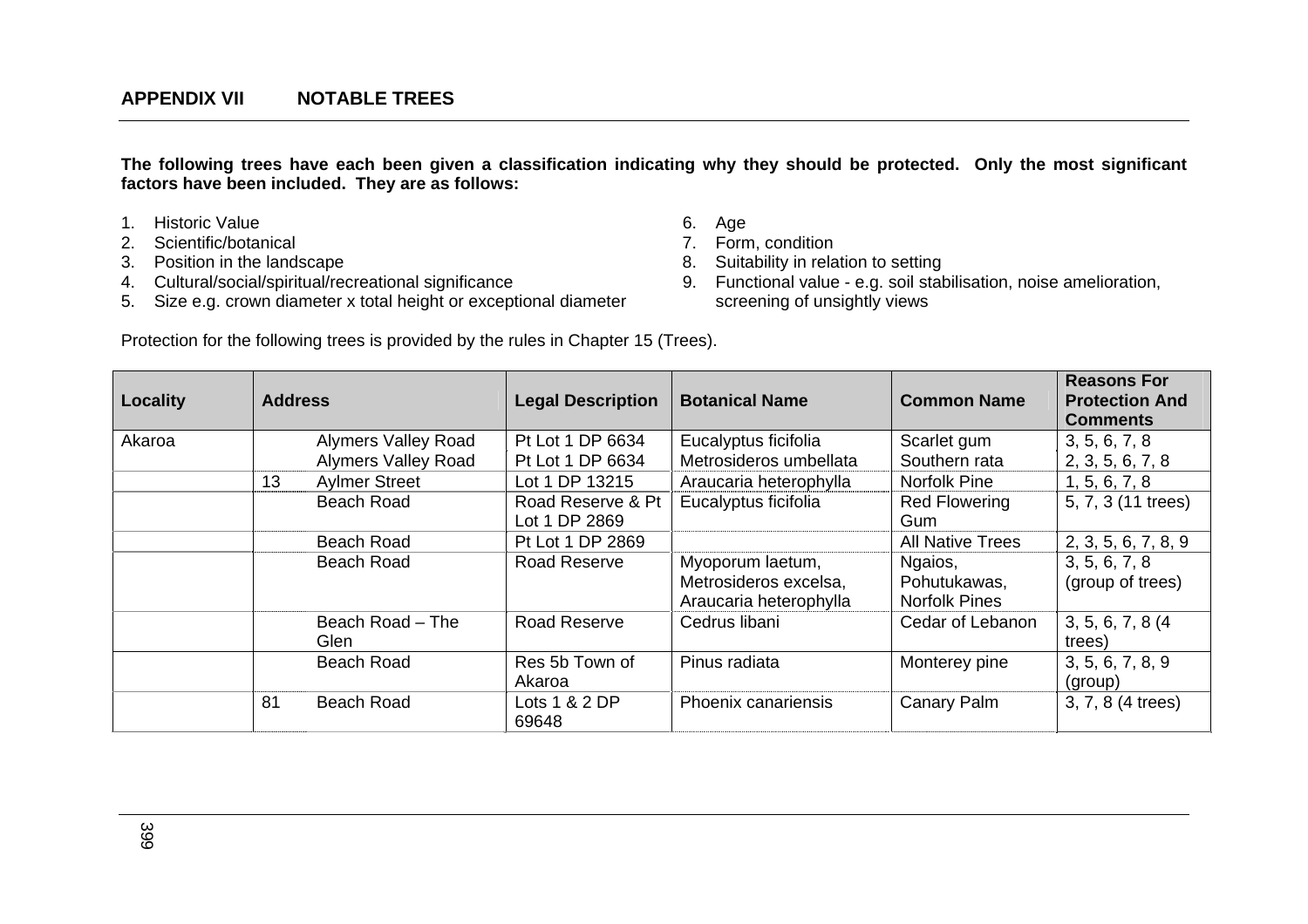| <b>Locality</b> | <b>Address</b> |                                                                | <b>Legal Description</b>                                                          | <b>Botanical Name</b>    | <b>Common Name</b>     | <b>Reasons For</b><br><b>Protection And</b><br><b>Comments</b> |
|-----------------|----------------|----------------------------------------------------------------|-----------------------------------------------------------------------------------|--------------------------|------------------------|----------------------------------------------------------------|
| Akaroa          |                | Beach Road & Alymers<br><b>Valley Road</b><br>(Garden of Tane) | Reserve 88, 49,25<br>Town of Akaroa15,<br>45, & Reserve<br>1724 Town of<br>Akaroa |                          | All trees              | 2, 3, 5, 6, 7, 8, 9                                            |
|                 |                | Between Beach Road &<br>Rue Jollie                             |                                                                                   | Juglans regla            | Walnut (2 trees)       |                                                                |
|                 |                | <b>Bruce Terrace (Stream</b><br>and Road Reserve)              |                                                                                   | Myoporum laetum          | Ngaio (2 trees)        | 3, 5, 6, 7, 8                                                  |
|                 | 23             | <b>Bruce Terrace</b>                                           | Lot 3 DP 16389                                                                    | Rhopalostylis sapida     | Nikau Palm             | 1, 6, 7, 8                                                     |
|                 | 23             | <b>Bruce Terrace</b>                                           | Lot 3 DP 16389                                                                    |                          | Sophora<br>microphylla | Kowhai                                                         |
|                 |                | <b>Cemetery Road</b>                                           | Road Reserve                                                                      | Pinus radiata            | Monterey pine          | 3, 5, 6, 7, 8                                                  |
|                 | $\overline{7}$ | Percy Street                                                   | Lot 2 DP 54534                                                                    | Metrosiderous excelsa    | Pohutukawa             | 1, 5, 6                                                        |
|                 |                | Rue Balguerie<br>(near No 71)                                  | Road Reserve                                                                      | Acer pseudoplatanus      | Sycamore               | 3, 5, 6, 7, 8                                                  |
|                 | 37             | Rue Balguerie                                                  | Lot 3 DP 48913                                                                    | Alectryon excelsa        | <b>Titoki</b>          | 5, 7                                                           |
|                 | 37             | Rue Balguerie                                                  | Lot 3 DP 48913                                                                    | Myoporum laetum          | Ngaio                  | 5, 7                                                           |
|                 | 37             | Rue Balguerie                                                  | Lot 3 DP 48913                                                                    | Camellia species         | Camellia               | 1, 6, 8, 7                                                     |
|                 | 64             | Rue Balguerie                                                  | Lot 1 DP 20274                                                                    | Rhopalostylis sapida     | Nikau palm             | 2, 5, 6, 7, 8                                                  |
|                 | 89             | Rue Balguerie                                                  | Lot 1 DP 45312                                                                    | Rhododendron species     | Rhododendron           | 5, 6                                                           |
|                 | 89             | Rue Balguerie                                                  | Lot 1 DP 45312                                                                    | Nothofagus fusca         | <b>Red Beech</b>       | 5, 6                                                           |
|                 | 91             | Rue Balguerie                                                  | Lot 2 DP 45312                                                                    | Populus x canadensis     | Poplar                 | $\overline{5}$                                                 |
|                 |                | <b>Rue Brittan</b>                                             | Lot 1 DP 79110                                                                    | Myoporum laetum          | <b>Ngaio</b>           | 3, 5, 6, 7, 8 (4)<br>trees)                                    |
|                 |                | Rue Grehan<br>(Herb Farm)                                      | Lot 1 DP 55127                                                                    | Dacrycarpus dacrydioides | Kahikatea              | 5, 6                                                           |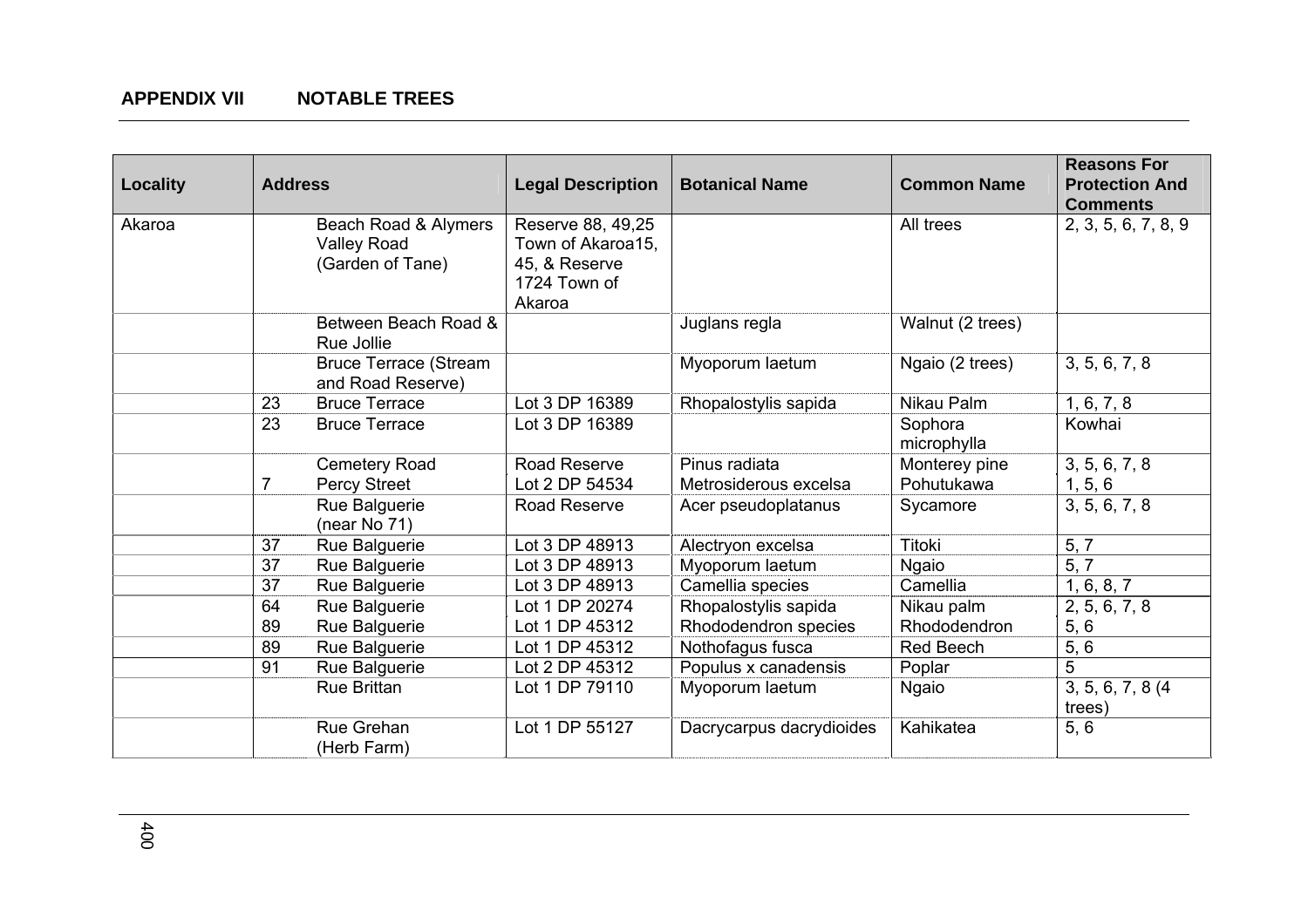| Locality | <b>Address</b> |                              | <b>Legal Description</b>  | <b>Botanical Name</b>        | <b>Common Name</b>           | <b>Reasons For</b><br><b>Protection And</b><br><b>Comments</b> |
|----------|----------------|------------------------------|---------------------------|------------------------------|------------------------------|----------------------------------------------------------------|
| Akaroa   |                | Rue Grehan<br>(Herb Farm)    | Lot 1 DP 55127            | Prumnopitys taxifolia        | Matai                        | 5, 6                                                           |
|          |                | Rue Grehan<br>(Mill Cottage) | Pt Lot 1 DP 4566          | Eucalyptus globulus          | <b>Tasmanian Blue</b><br>Gum | 5                                                              |
|          |                | Rue Grehan<br>(Mill Cottage) | Pt Lot 1 DP 4566          | Eucalyptus gillii            | <b>Curly Mallee</b>          | 5, 6                                                           |
|          |                | Rue Grehan                   | Lot 1 DP 55127            | Podocarpus totara            | Totara                       | 5, 6                                                           |
|          |                | Rue Grehan                   | Pt Lot 3 DP 3692          | Podocarpus totara            | Totara                       | 5, 6, 8                                                        |
|          |                | Rue Grehan                   | Pt Lot 3 DP 3692          | Dacrycarpus dacrydioides     | Kahikatea                    | 5, 6                                                           |
|          | 27             | Rue Grehan                   | Lot 8 DP 33760            | Dacrycarpus dacrydioides     | Kahikatea                    | 5, 6, 7                                                        |
|          | 42             | Rue Grehan                   | Lot 2 DP 28752            | Araucaria bidwillii          | Bunya Bunya                  | 5, 6, 7, 8                                                     |
|          | 57             | Rue Grehan                   | Pt Lot 3 DP 3692          | Dacrycarpus<br>dacyrydioides | Kahikatea                    | 3, 5, 6, 7, 8                                                  |
|          | 57             | Rue Grehan<br>(Herb Farm)    | Pt Lot 3 DP 3692          | Podocarpus totara            | Totara                       | 3, 5, 6, 7, 8                                                  |
|          |                | Rue Jolie (Dolphin Res)      | Sec 166 Town of<br>Akaroa | Corynocarpus laevigatus      | Karaka                       | 2, 3, 5, 6, 7, 8 (2)<br>trees)                                 |
|          |                | Rue Jolie (Dolphin Res)      | Sec 166 Town of<br>Akaroa | Rhopalostylis sapida         | Nikau palm                   | 2, 3, 5, 6, 7, 8                                               |
|          |                | Rue Jolie (Dolphin Res)      | Sec 166 Town of<br>Akaroa | Metrosideros excelsa         | Pohutukawa                   | 2, 3, 5, 6, 7, 8                                               |
|          |                | Rue Jolie (Dolphin Res)      | Sec 166 Town of<br>Akaroa | Griselinia littoralis        | <b>Broadleaf</b>             | 2, 3, 5, 6, 7, 8                                               |
|          | 117            | Rue Jolie                    | Lot 22 DP166              | Camellia sp.                 | Camellia                     | 3, 5, 6, 7, 8                                                  |
|          | 130            | Rue Jolie                    | Town Section 128          | Rhopalostylis sapida         | Nikau Palm                   | 3, 7 (2 trees)                                                 |
|          | 132            | Rue Jolie                    | Town Section 127          | Rhopalostylis sapida         | Nikau Palm                   | 3, 7                                                           |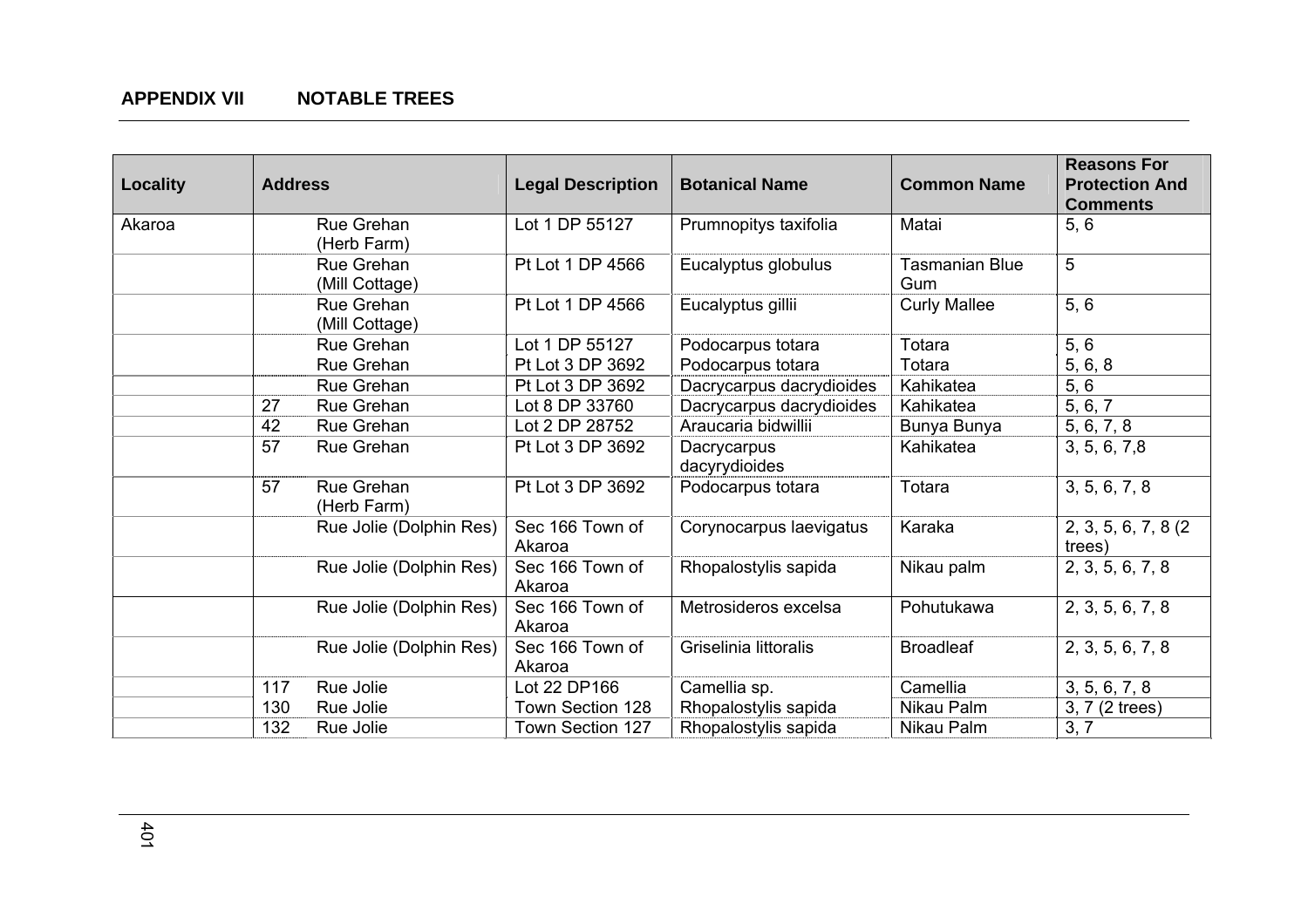| <b>Locality</b> | <b>Address</b> |                              | <b>Legal Description</b>                                                                     | <b>Botanical Name</b>                  | <b>Common Name</b>      | <b>Reasons For</b><br><b>Protection And</b><br><b>Comments</b> |
|-----------------|----------------|------------------------------|----------------------------------------------------------------------------------------------|----------------------------------------|-------------------------|----------------------------------------------------------------|
| Akaroa          | 140            | Rue Jolie (Cnr Bruce<br>Tce) | Lot 1 DP 23262 &<br><b>Pt ST 577</b>                                                         | Quercus rubra                          | Red oak                 | 3, 5, 6, 7, 8                                                  |
|                 | 162            | Rue Jolie                    | Pt Town Section 39                                                                           | Rhopalostylis sapida                   | Nikau Palm              | 7, 8                                                           |
|                 | 71             | Rue Lavaud                   | Lot 1 DP 18171 Lot<br>6 DP 60942 Lots<br>14-15 DP 68363<br>Sec 250 19175 Blk<br>IV Akaroa SD | Koelreutaria paniculata                | <b>Golden Rain Tree</b> | 2, 3, 5, 6, 7, 8                                               |
|                 | 71             | <b>Rue Lavaud</b>            | Lot 1 DP 18171 Lot<br>6 DP 60942 Lots<br>14-15 DP 68363<br>Sec 250 19175 Blk<br>IV Akaroa SD | Brachychiton acerifolius x<br>populnea | Kurrajong               | 2, 3, 5, 6, 7, 8                                               |
|                 | 81             | Rue Lavaud                   | Lot 1 DP 46084                                                                               | Quercus robur                          | English Oak             | 5, 6, 7                                                        |
|                 | 84             | Rue Lavaud                   | Lot 1 DP 3249                                                                                | Phoenix canariensis                    | Canary palm             | 1, 3, 5, 6, 7, 8 (4)<br>trees)                                 |
|                 | 84             | Rue Lavaud                   | Lot 1 DP 3249                                                                                | Metrosideros excelsa                   | Pohutukawa<br>(hedge)   | 1, 2, 3, 4, 5, 6, 7,<br>8                                      |
|                 |                | Rue Pompallier               | Lot 1 DP 6864                                                                                | Rhopalostylis sapida                   | Nikau palm              | 1, 3, 5, 6, 7, 8                                               |
|                 |                | <b>Rue Pompallier</b>        | Lot 1 DP 6864                                                                                | Alectryon excelsis                     | <b>Titoki</b>           | 2, 3, 5, 6, 7, 8                                               |
|                 |                | Rue Pompallier               | Lot 1 DP 6864                                                                                | Pseudopanac crassifolium               | Lancewood               | 1, 3, 5, 6, 7, 8                                               |
|                 |                | Rue Pompallier               | Lot 1 DP 6864                                                                                | Phoenix canariensis                    | Canary Island palm      | 1, 3, 5, 6, 7, 8                                               |
|                 |                | <b>Rue Pompallier</b>        | Lot 1 DP 6864                                                                                | Trachycarpus fortunei                  | Chusan Palm             | 1, 3, 5, 6, 7, 8 (2)<br>trees)                                 |
|                 | 5              | Seaview Avenue               | Lot 11 DP 6474                                                                               | Morus nigra                            | <b>Black mulberry</b>   | 2, 3, 5, 6, 7, 8                                               |
|                 | 14             | <b>Watson Street</b>         | Lot 14 DP 13113                                                                              | Dacrydium cupressinum                  | Rimu                    | 2, 3, 5, 6, 7, 8 (2)<br>trees)                                 |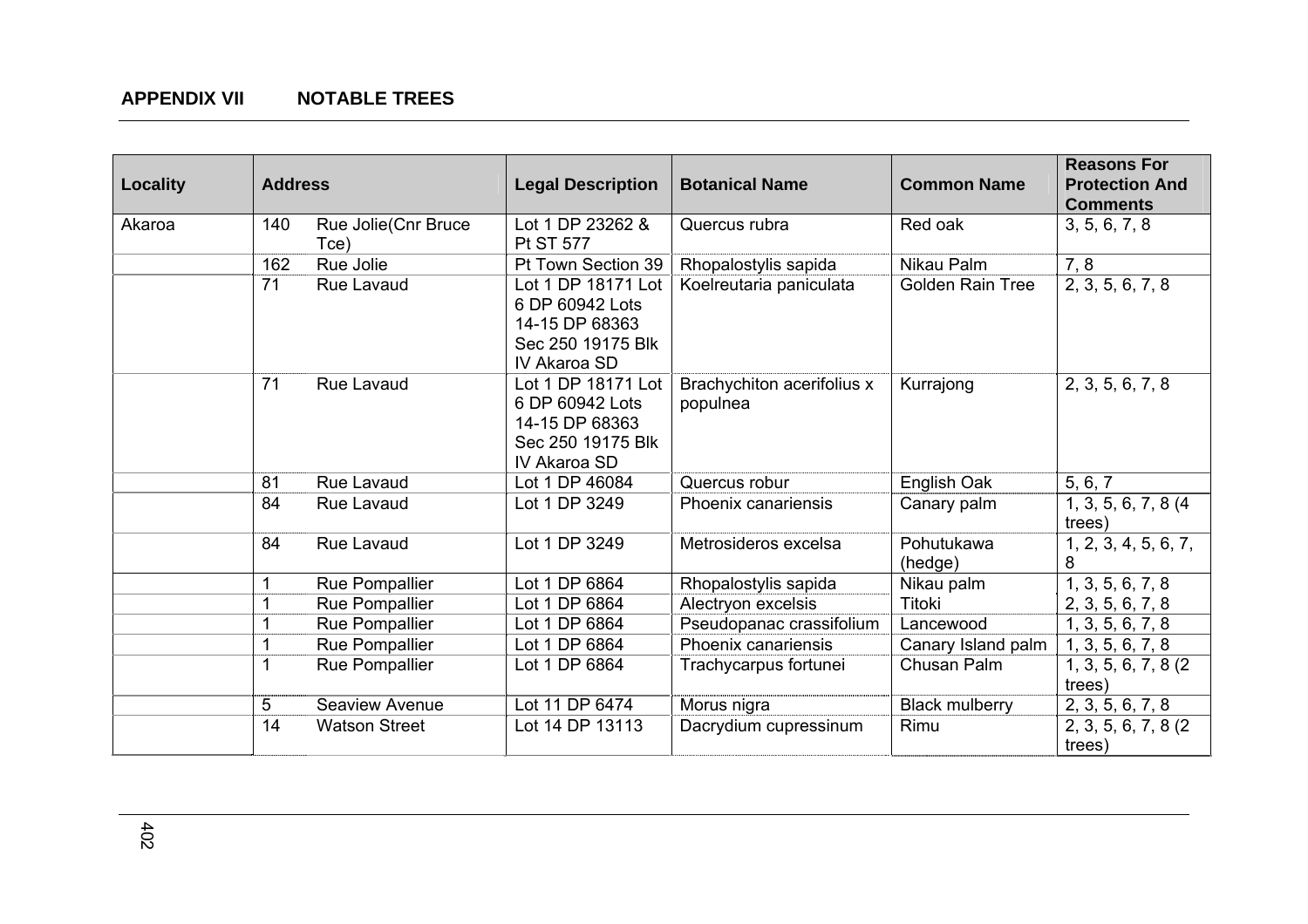| <b>Locality</b>       | <b>Address</b> |                                                       | <b>Legal Description</b>        | <b>Botanical Name</b>       | <b>Common Name</b>             | <b>Reasons For</b><br><b>Protection And</b><br><b>Comments</b> |
|-----------------------|----------------|-------------------------------------------------------|---------------------------------|-----------------------------|--------------------------------|----------------------------------------------------------------|
| Akaroa                | 9              | <b>William Street</b>                                 | Pt RS 216 Town of<br>Akaroa     | Morus nigra                 | <b>Black mulberry</b>          | 2, 3, 5, 6, 7, 8                                               |
|                       | 14             | <b>William Street</b>                                 | Lot 2 DP 19354                  | Morus nigra                 | <b>Black mulberry</b>          | 2, 3, 5, 6, 7, 8                                               |
|                       |                | <b>Woodills Road (Jubilee</b><br>Park)                | Lot 1 DP 2868                   | Populus nigra "Italica"     | Lombardy Poplar                | 5, 7, 3, 6, 8 (2)<br>trees)                                    |
|                       |                | <b>Woodills Road</b><br>(opposite 7 Woodills<br>Road) | Road Reserve                    | Populus nigra "Italica"     | Lombardy Poplar                | 5, 7, 3, 6, 8<br>(Group)                                       |
|                       |                | <b>Woodills Road</b>                                  | Pt Lot 1 DP 6437                | Lauris nobilis              | Bay                            | 1, 5, 6, 8                                                     |
|                       |                | <b>Woodills Road</b>                                  | Pt Lot 1 DP 6437                | Castanea sativa             | Spanish Chestnut               | 1, 5, 6, 8 (3 trees)                                           |
|                       |                | <b>Woodills Road</b>                                  | Pt Lot 1 DP 6437                | Podocarpus totara           | Totara                         | 5, 6, 7, 8                                                     |
|                       | 67             | <b>Woodills Road</b>                                  | Lot 6 DP 17335                  | Podocarpus totara           | Totara                         | 5, 6, 7 (3 trees)                                              |
|                       | 67             | <b>Woodills Road</b>                                  | Lot 6 DP 17335                  | Dacrycarpus dacrydioides    | Kahikatea                      | 6, 7                                                           |
| Barrys Bay            |                | State Highway 75                                      | Lot 1 DP 6865                   | Dacrycarpus dacrydiodes     | Kahikatea                      | 6, 5 (Group)                                                   |
| <b>Birdlings Flat</b> |                | State Highway 75                                      | Pt RS 6647                      | Eucalyptus globulus         | <b>Tasmanian Blue</b><br>Gum   | 5, 6, 7, 8                                                     |
| Cass Bay              |                | <b>Governors Bay Road</b>                             | Lot 2 DP 40515                  | Eucalyptus globulus         | <b>Tasmanian Blue</b><br>Gum   | 5, 6, 3                                                        |
| Cooptown              |                | State Highway 75                                      | Section 39 Morice<br>Settlement | Sequoiadendron<br>giganteum | Wellingtonia                   | 5, 6, 7                                                        |
|                       |                | State Highway 75                                      | Road Reserve                    | Tilia x vulgaris            | Common Lime                    | 5, 7, 1, 3 (120<br>trees)                                      |
| Corsair Bay           |                | (Opposite the entry to<br>reserve areas)              | Road Reserve                    | Cupressus macrocarpa        | <b>Monterey Cypress</b>        | 5, 6, 7                                                        |
| Diamond Harb.         |                | <b>Marine Drive</b>                                   | Pt Lot 1 DP 14053               | Eucalyptus diversicolor     | Karri Gum                      | 5, 6, 7                                                        |
|                       |                | <b>Marine Drive</b>                                   | Pt Lot 1 DP 14053               | Eucalyptus nicholi          | <b>Black Peppermint</b><br>Gum | 5, 6, 7                                                        |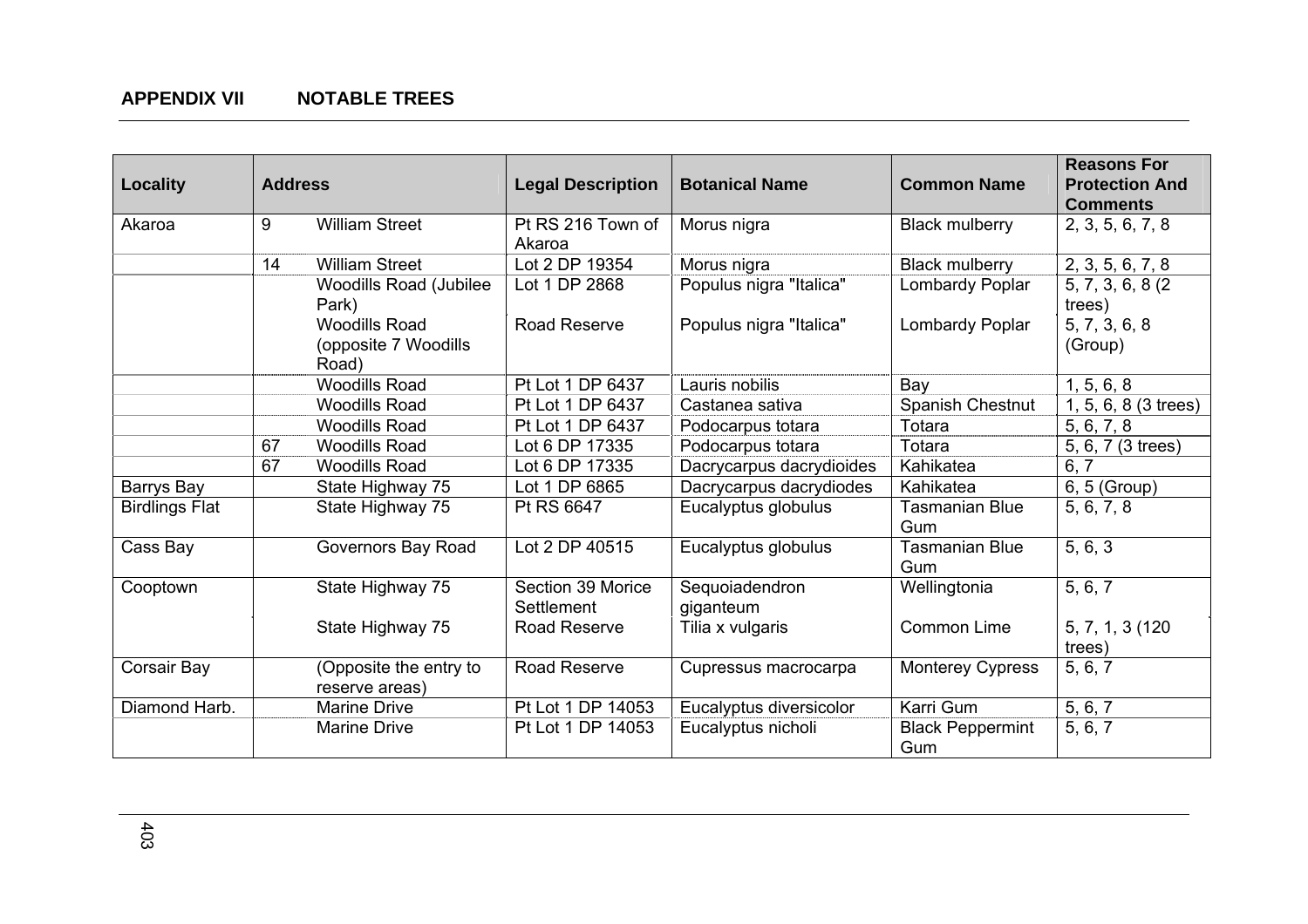| <b>Locality</b> | <b>Address</b> |                                                       | <b>Legal Description</b> | <b>Botanical Name</b>       | <b>Common Name</b>           | <b>Reasons For</b><br><b>Protection And</b><br><b>Comments</b> |
|-----------------|----------------|-------------------------------------------------------|--------------------------|-----------------------------|------------------------------|----------------------------------------------------------------|
| Gebbies Valley  |                | <b>Gebbies Pass Road</b>                              | Lot 2 DP 51944           | Pinus radiata               | <b>Monterey Pine</b>         | 5                                                              |
|                 |                | <b>Gebbies Pass Road</b>                              | Lot 2 DP 51944           | Eucalyptus globulus         | <b>Tasmanian Blue</b><br>Gum | 5, 7                                                           |
|                 |                | <b>Gebbies Pass Road</b>                              | Lot 2 DP 51944           | Juglans regia               | <b>Common Walnut</b>         | 1, 5, 6                                                        |
|                 |                | Gebbies Pass Road                                     | Lot 2 DP 51944           | Juglans regia               | <b>Common Walnut</b>         | 1, 5, 6 (4 trees)                                              |
|                 |                | <b>Gebbies Pass Road</b>                              | Lot 2 DP 51944           | Cupressus macrocarpa        | <b>Monterey Cypress</b>      | 1, 5, 6                                                        |
|                 |                | <b>Gebbies Pass Road</b>                              | Lot 1 DP 4629            | Pseudopanax crassifolium    | Lancewood                    | 7, 6, 8                                                        |
|                 |                | <b>Millers Road</b>                                   | Pt RS 4394               | Quercus robur               | English Oak                  | 5, 7, 6                                                        |
| Governors Bay   |                | Governors Bay/<br><b>Teddington Road</b>              | Pt Lot 3 DP 4871         | Sequoiadendron<br>giganteum | Wellingtonia                 | 5, 7                                                           |
|                 | 4              | Jetty Road                                            | Lot 1 DP 13083           | Rhopalostylis sapida        | Nikau Palm                   | 6, 7                                                           |
|                 |                | Main Road                                             | Lot 24 DP 16297          | Sequoiadendron<br>giganteum | Wellingtonia                 | 5, 6, 7 (2 trees)                                              |
|                 | 119            | Main Road                                             | Lot 1 DP 60676           | Sequoiadendron<br>giganteum | Wellingtonia                 | 5, 7                                                           |
| Kaituna Valley  |                | Kaituna Valley Road<br>(De Pass Homestead)            | Pt Lot 1 DP 2137         | Dacrydium cupressinum       | Rimu                         | 7 (planted on VJ<br>Day)                                       |
|                 |                | Kaituna Valley Road<br>(De Pass Homestead)            | Pt Lot 1 DP 2137         | Cedrus deodara              | Deodar Cedar                 | 5, 6                                                           |
| Le Bons Bay     |                | Le Bons Bay Road                                      | Pt RS 892                | Podocarpus totara           | Totara                       | 5, 6                                                           |
|                 |                | Le Bons Bay Road                                      | RS 33960                 | Metrosideros excelsa        | Northern Rata                | 5, 6, 7                                                        |
|                 |                | Le Bons Bay Road                                      | Lot 2 DP 10676           | Sequoiadendron<br>giganteum | Wellingtonia                 | 5, 6, 7                                                        |
|                 |                | Le Bons Bay Road                                      | Lot 1 DP 50718           | Dacrycarpus dacrydioides    | Kahikatea                    | 6, 5                                                           |
|                 |                | Le Bons Bay Road<br>(SE corner with<br>Cemetery Road) | Pt RS 8901               | Podocarpus totara           | Totara                       | 5, 6                                                           |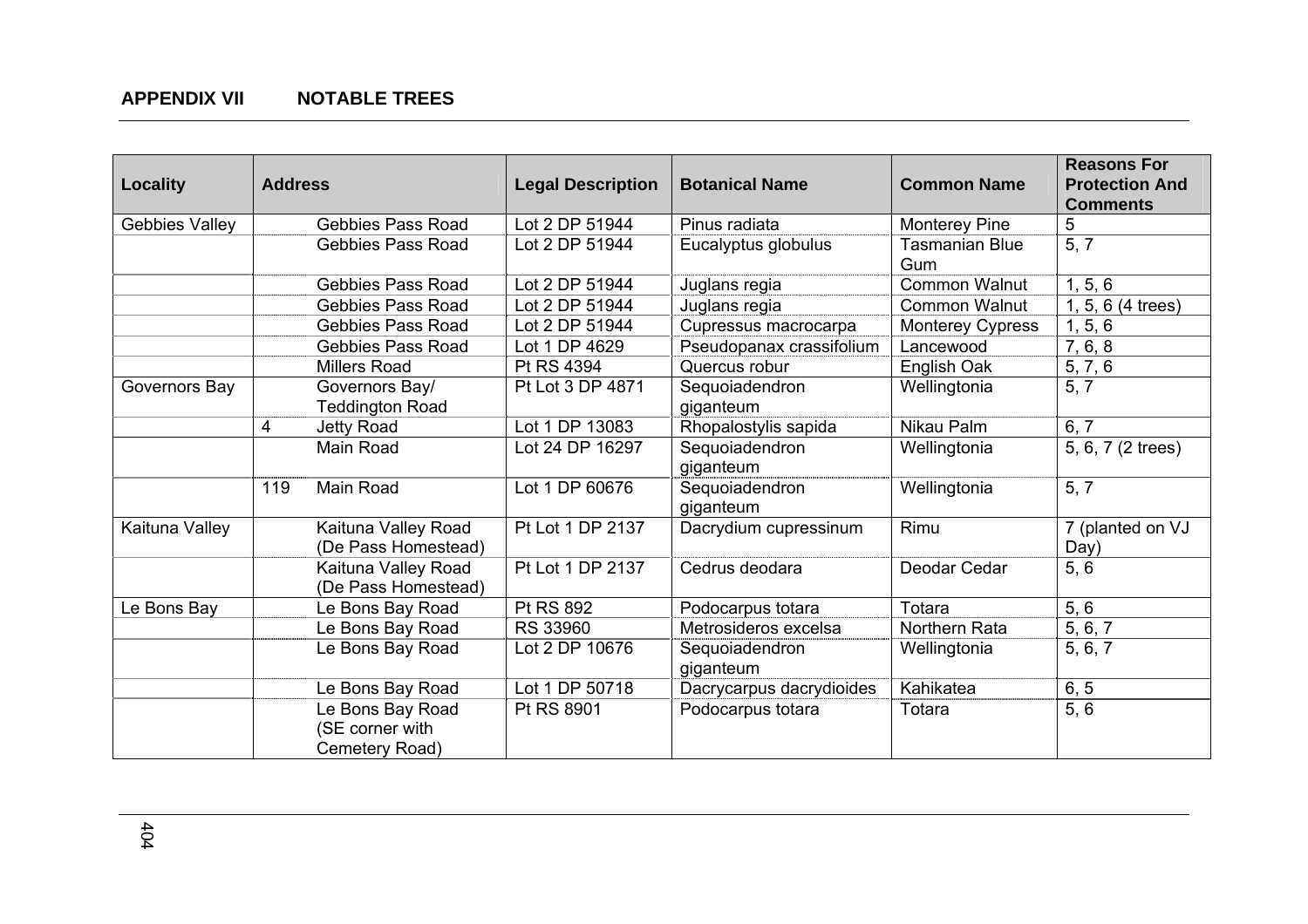| Locality            | <b>Address</b>                                        | <b>Legal Description</b>                       | <b>Botanical Name</b>           | <b>Common Name</b>   | <b>Reasons For</b><br><b>Protection And</b><br><b>Comments</b> |
|---------------------|-------------------------------------------------------|------------------------------------------------|---------------------------------|----------------------|----------------------------------------------------------------|
| <b>Little River</b> | <b>Hospital Terrace</b>                               | Road Reserve                                   | Quercus robur                   | English Oak          | 5, 6 (9 trees)                                                 |
|                     | <b>Hospital Terrace</b>                               | Road Reserve<br>(adjacent to Lot 1<br>DP 6050) | Sophora microphylla             | Kowhai               |                                                                |
|                     | <b>Hospital Terrace</b>                               | Road Reserve<br>(adjacent to Lot 1<br>DP 6050) | Cordyline australis             | Cabbage Tree         | 5, 6                                                           |
|                     | Maku Marae (Wairewa<br>Runanga)                       | Sec 22 Blk IV MR<br>887                        | Podocarpus totara               | Totara               | 1, 3, 7                                                        |
|                     | Maku Marae (Wairewa<br>Runanga)                       | Sec 22 Blk IV MR<br>887                        | Podocarpus totara               | Totara               | 1, 3                                                           |
|                     | State Highway 75<br>(corner with Hospital<br>Terrace) | Pt Section 18                                  | Metasequoia<br>glyptostroboides | Dawn Redwood         | 5                                                              |
|                     | State Highway 75<br>(Roman Catholic<br>Church)        | Pt RS 4259                                     | Cedrus deodara                  | Deodar Cedar         | 5, 7, 8, 3 (3 trees)                                           |
|                     | <b>Western Valley Road</b>                            | Lot 1 DP 5685                                  | Dacrycarpus dacrydioides        | Kahikatea            | 5, 6, 7 (3 trees)                                              |
|                     | <b>Western Valley Road</b>                            | Lot 2 DP 40859                                 | Quercus robur                   | English Oak          | 5, 7, 6                                                        |
|                     | <b>Western Valley Road</b>                            | Lot 1 DP 5685                                  | Eleocarpus hookeriana           | Pokaka               | 5, 6                                                           |
|                     | <b>Western Valley Road</b>                            | Lot 2 DP 40859                                 | Juglans regia                   | <b>Common Walnut</b> | 5, 6, 7                                                        |
|                     | <b>Western Valley Road</b>                            | Lot 1 DP 67485                                 | Dacrycarpus dacrydioides        | Kahikatea            | 5, 6 (3 trees)                                                 |
|                     | <b>Western Valley Road</b>                            | Lot 6 DP 54281                                 | Podocarpus totara               | Totara               | 6, 5, 7                                                        |
|                     | <b>Western Valley Road</b>                            | Lot 1 DP 5685                                  | Podocarpus totara               | Totara               | 6, 5, 7 (9 trees)                                              |
|                     | <b>Western Valley Road</b>                            | Lot 2 DP 40859                                 | Dacrycarpus dacrydioides        | Kahikatea            | 5, 6                                                           |
| Lyttelton           | 24<br><b>Exeter Street</b>                            | Pt TS 130                                      | Metrosideros excelsa            | Pohutakawa           | 2, 7                                                           |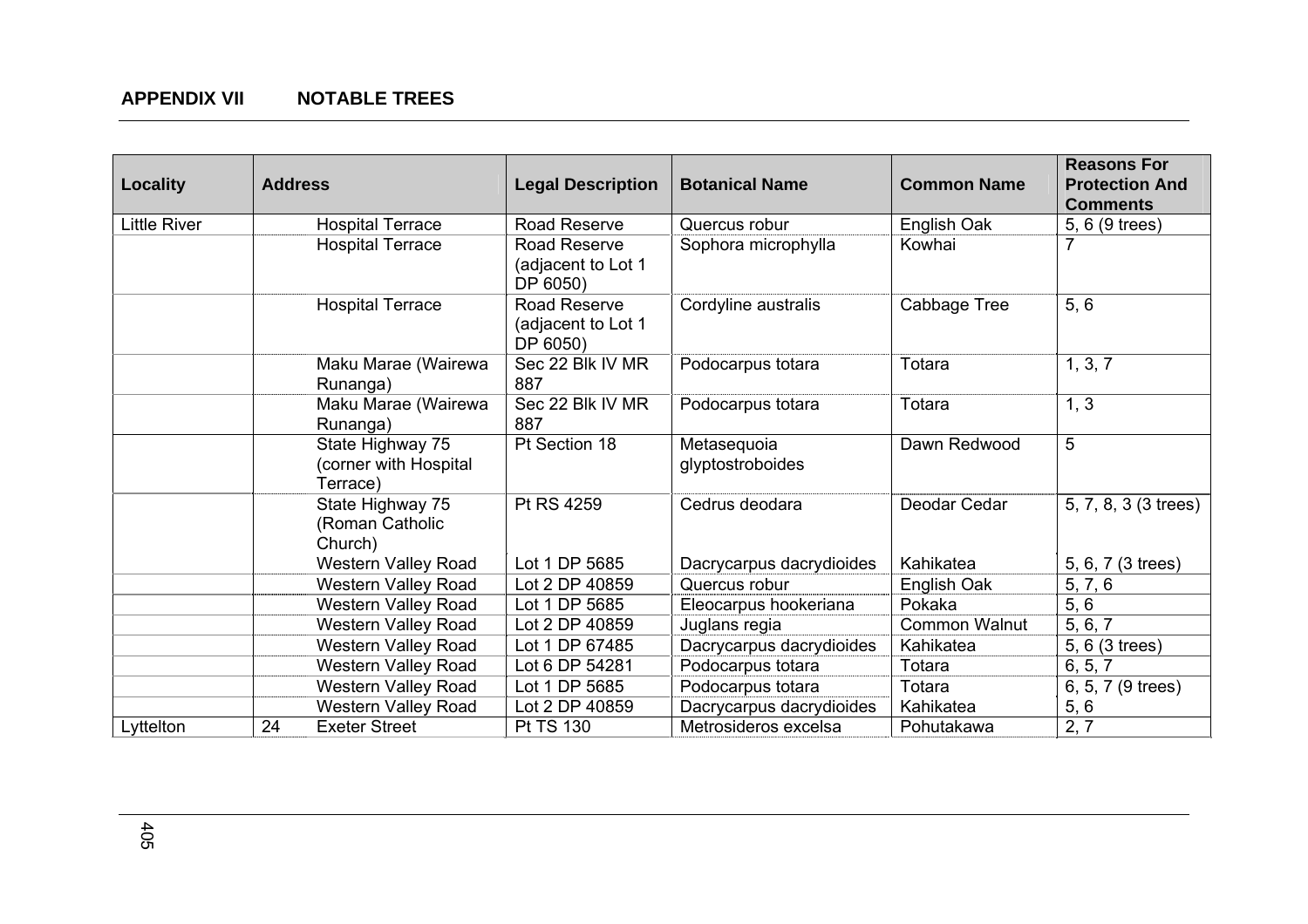| <b>Locality</b> | <b>Address</b> |                                                    | <b>Legal Description</b>                              | <b>Botanical Name</b>         | <b>Common Name</b>      | <b>Reasons For</b><br><b>Protection And</b> |
|-----------------|----------------|----------------------------------------------------|-------------------------------------------------------|-------------------------------|-------------------------|---------------------------------------------|
| Lyttelton       |                | Park Terrace                                       | Road Reserve (opp<br>4 Park Terrace)                  | Cedrus libani                 | Cedar of Lebanon        | <b>Comments</b><br>5, 6                     |
|                 | 19             | Park Terrace                                       | <b>Pt RS 375</b>                                      | Metrosideros excelsa          | Pohutukawa              | 5, 7                                        |
|                 |                | <b>Voelas Road</b>                                 | <b>TS 144</b>                                         | Ulmus parvifolia              | Chinese Elm             | 5, 8                                        |
|                 | 47             | <b>Voelas Road</b>                                 | Lot 2 DP                                              | Magnolia soulangeana          | Saucer Magnolia         | 5, 7                                        |
|                 | 17             | <b>Winchester Street</b><br>(Anglican Church)      | Res <sub>28</sub>                                     | Quercus robur                 | English Oak             | 1, 5, 6, 8, 3, 7 (2)<br>trees)              |
| Okuti Valley    |                | Okuti Valley Road<br>(close to bridge &<br>stream) | Road Reserve (adj<br>Pt Sec 10 Kinloch<br>Settlement) | Cupressus macrocarpa          | <b>Monterey Cypress</b> | 5, 6, 7                                     |
|                 |                | Okuti Valley Road<br>(Tennis Club)                 | Lot 2 DP 17273                                        | Fagus sylvatica<br>"Purpurea" | Copper Beech            | 5, 7                                        |
| Okuti Valley    |                | Okuti Valley Road<br>(Tennis Club)                 | Lot 2 DP 17273                                        | Quercus robur                 | English Oak             | 5, 7                                        |
| Onuku           |                | Kaik Road                                          | Sec 3 B2C2 MR<br>886                                  | Corynocarpus laevigatus       | Karaka                  | 5, 6, 7                                     |
| Puaha Valley    |                | Puaha Road                                         | Lot 1 DP 9935                                         | Podocarpus totara             | Totara                  | 5, 6                                        |
|                 |                | Puaha Road                                         | Lot 1 DP 9935                                         | Dacrydium cupressinum         | Rimu                    | 5, 6, 2                                     |
| Purau           |                | Camp Bay Road                                      | Pt Lots 1 & 2 DP<br>2537                              | Sequoiadendron<br>giganteum   | Wellingtonia            | 1, 5, 6, 7, 8                               |
|                 |                | Camp Bay Road                                      | Pt Lots 1 & 2 DP<br>2537                              | Brachychiton populneus        | Kurrajong               | 6, 7, 8                                     |
|                 |                | Camp Bay Road                                      | Pt Lots 1 & 2 DP<br>2537                              | Araucaria heterophylla        | <b>Norfolk Pine</b>     | 1, 5, 7, 6, 8                               |
|                 |                | Camp Bay Road                                      | Pt Lots 1 & 2 DP<br>2537                              | Araucaria bidwillii           | Bunya Bunya             | 1, 5, 6, 8, 7                               |